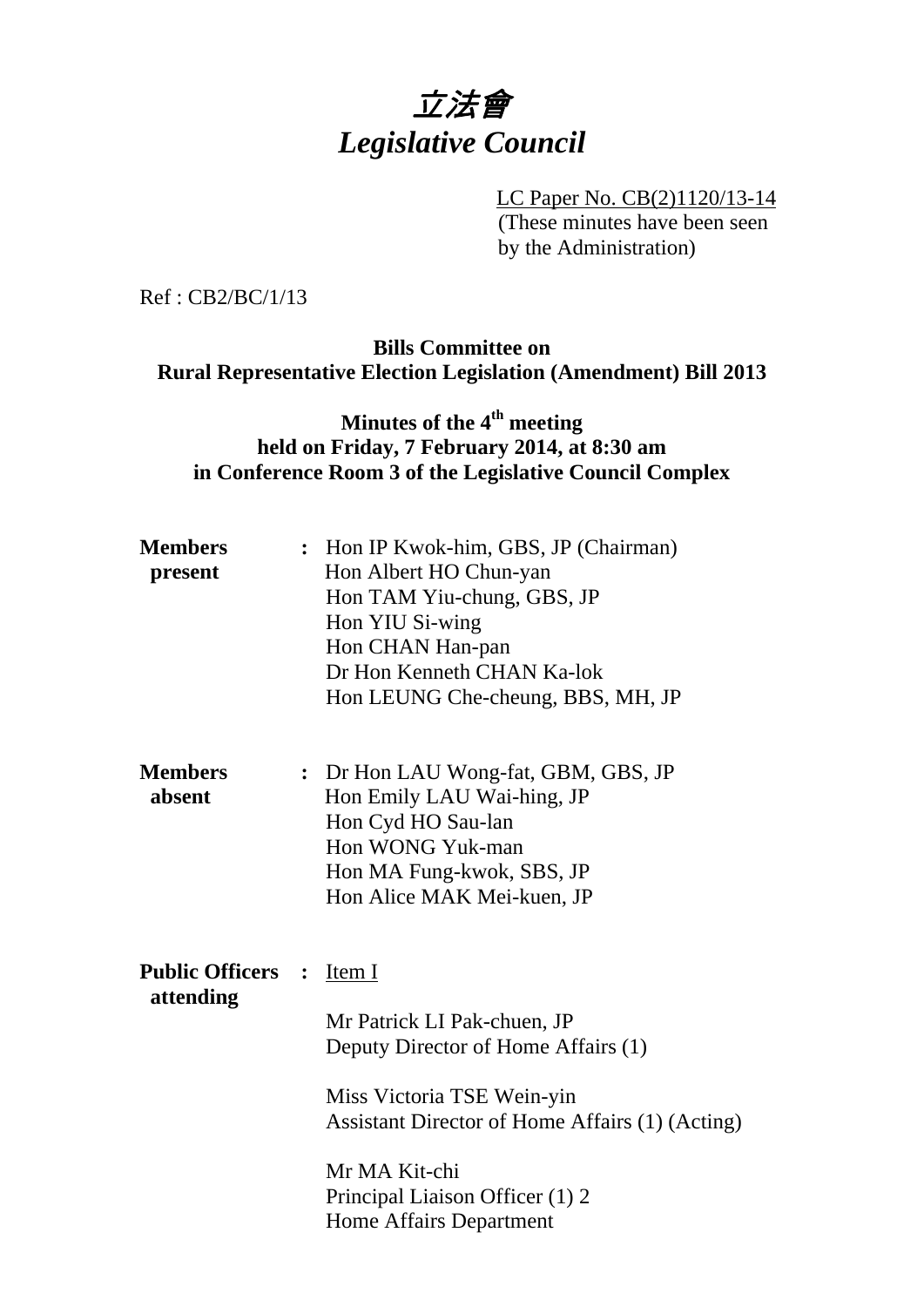|                               |                | Mr Gilbert MO Sik-keung<br>Deputy Law Draftsman (Bilingual Drafting and<br>Administration)<br>Department of Justice<br>Miss Emma WONG<br><b>Senior Government Counsel</b><br>Department of Justice |
|-------------------------------|----------------|----------------------------------------------------------------------------------------------------------------------------------------------------------------------------------------------------|
| <b>Clerk</b> in<br>attendance |                | : Ms Alice LEUNG<br>Chief Council Secretary (2) 2                                                                                                                                                  |
| <b>Staff</b> in<br>attendance | $\ddot{\cdot}$ | Mr Bonny LOO<br><b>Assistant Legal Adviser 3</b><br>Miss Josephine SO<br>Senior Council Secretary (2) 6<br>Ms Camy YOONG<br>Clerical Assistant (2) 2                                               |

#### Action

#### **I. Meeting with the Administration**

(LC Paper Nos. CB(2) CB(2)811/13-14(01) & (02), CB(3)151/13-14, CB(2)404/13-14(02), CB(2)575/13-14(01) to (03), CB(2)580/08-09(01), CB(2)2156/08-09(01) and CB(2)20/09-10)

 The Bills Committee deliberated (index of proceedings attached at **Annex**).

Administration's response to issues raised at the last meeting (LC Paper Nos. CB(2)811/13-14(01) and (02))

2. Members noted the Administration's response to issues raised by members at the meeting on 13 January 2014, and raised no further questions.

### Clause-by-clause examination of the Bill

3. The Bills Committee continued clause-by-clause examination of the Rural Representative Election Legislation (Amendment) Bill 2013 ("the Bill"), with the aid of the marked-up copy of the relevant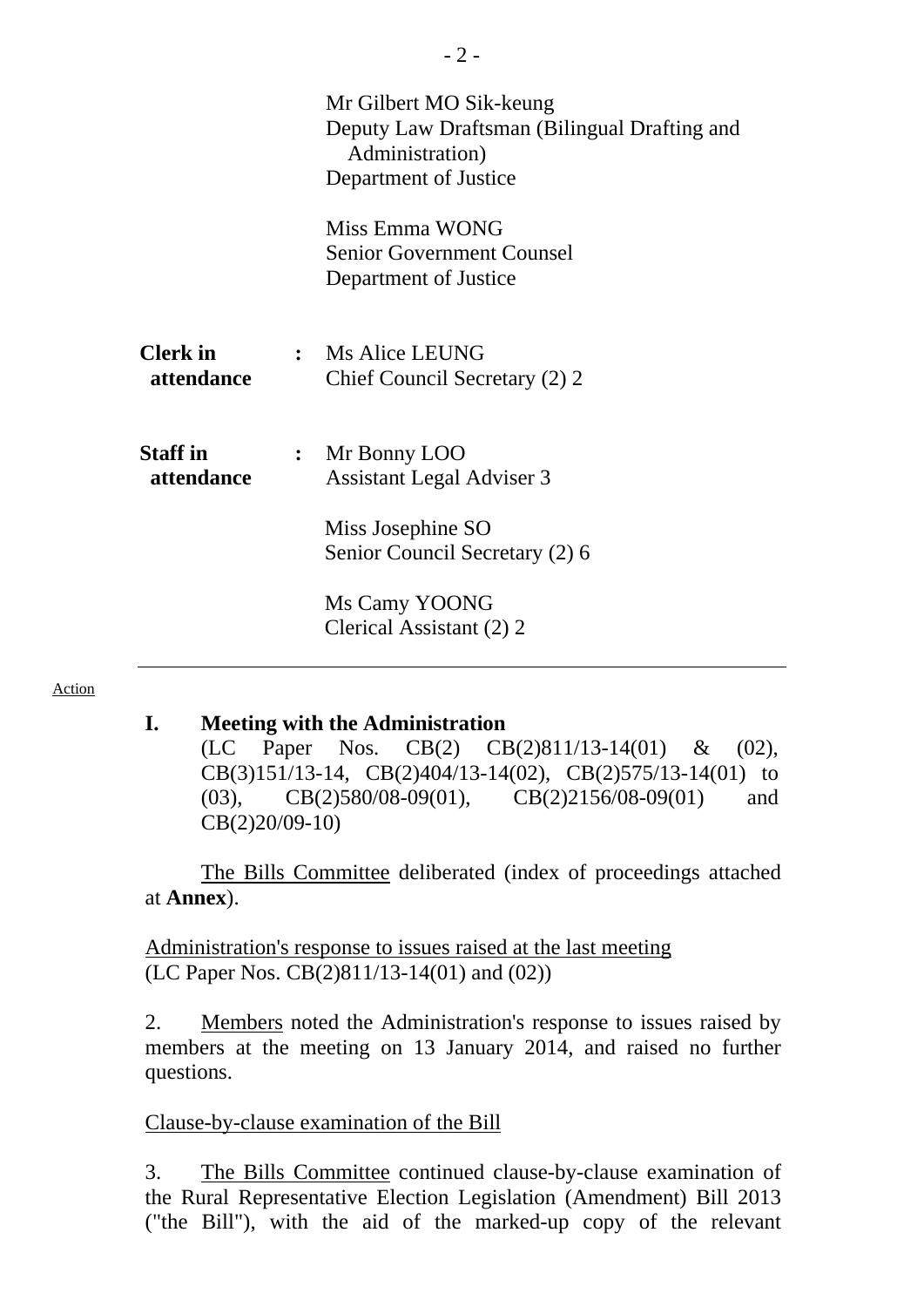provisions to be amended by the Bill prepared by the Legal Service Division (LC Paper No. CB(2)404/13-14(02)).

## Follow-up action required of the Administration

4. On clause 62 of the Bill concerning the proposed amendments to the Maximum Amount of Election Expenses (Village Representative Election) Regulation (Cap. 554 sub. leg. B) ("the Election Expenses Regulation"), the Bills Committee was of the view that the Administration should consider amending section 2(b) of the Election Expenses Regulation to expressly specify that the \$28,000 limit applied only where there were more than 1 000 but not more than 5 000 electors for the Rural Area, so as to avoid doubt in the interpretation of the provision. The Administration was requested to consider and provide a written response on this suggestion of the Bills Committee.

Legislative timetable

5. The Bills Committee completed the scrutiny of the Bill.

6. Members noted that the Administration intended to resume the Second Reading debate on the Bill at the Council meeting of 26 March 2014. Members raised no objection to the resumption date proposed by the Administration.

7. Members agreed that the Bills Committee would make a report on its deliberations on the Bill to the House Committee on 14 March 2014.

8. Members also noted that the deadline for giving notice to move the Committee Stage amendments ("CSAs") was 17 March 2014, should the resumption of the Second Reading debate of the Bill take place on 26 March 2014.

9. Mr Albert HO said that he intended to propose a CSA to restrict the number of candidates that each elector might vote for at an election on Cheung Chau ("CC") or Peng Chau ("PC") to a number not exceeding a certain percentage of the number of the Kaifong Representative seats to be return for CC and PC.

10. The Chairman said that as the Administration would move a number of technical amendments to the Bill and provide its proposed CSAs to the Bills Committee in due course, he would decide whether it was necessary to hold a further meeting which had been tentatively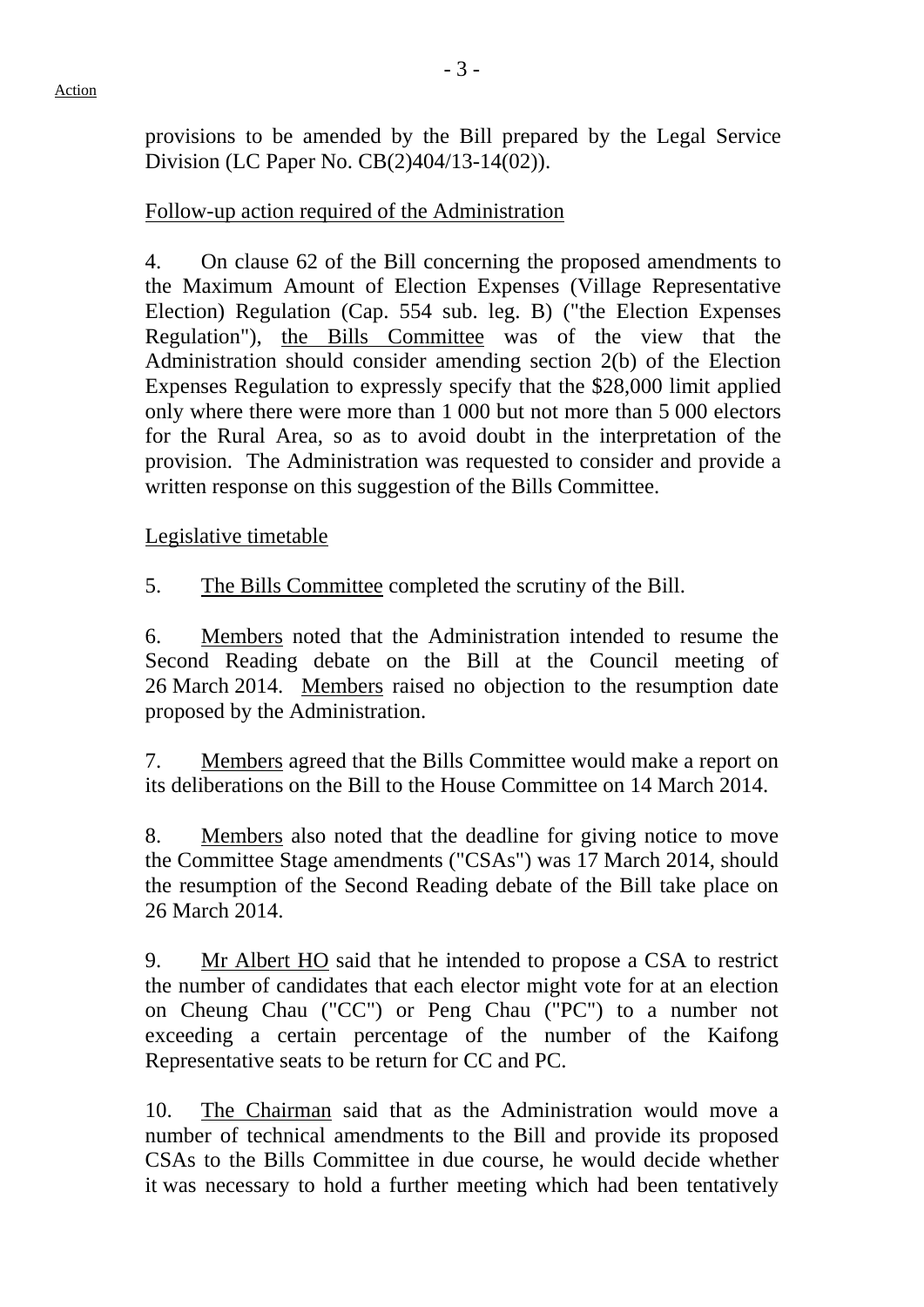scheduled for Monday, 24 February 2014, at 10:45 am after the Administration's CSAs had been circulated to members for consideration. Members agreed.

## **II. Any other business**

11. There being no other business, the meeting ended at 9:19 am.

Council Business Division 2 Legislative Council Secretariat 20 March 2014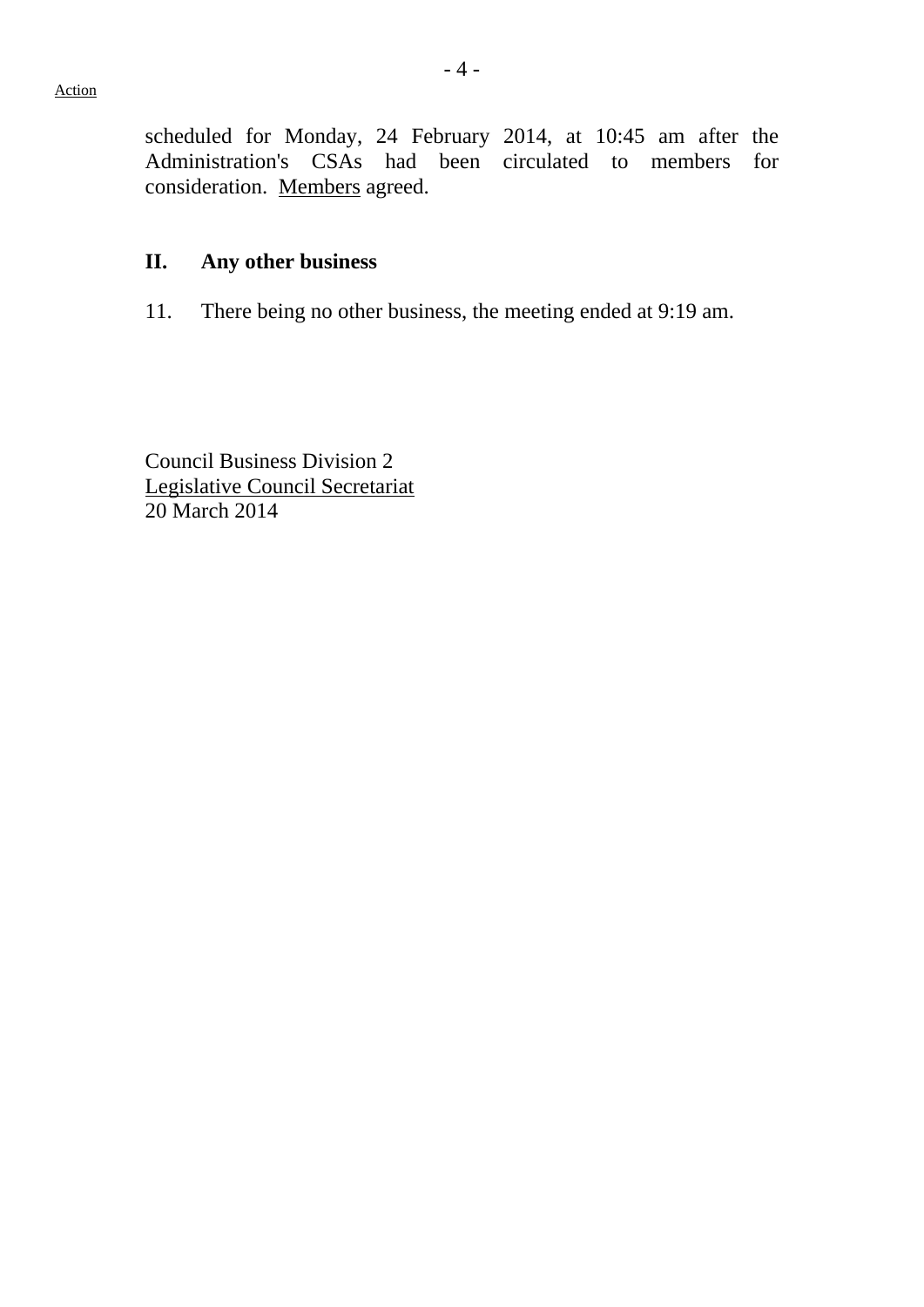#### **Annex**

## **Proceedings of the meeting of the Bills Committee on Rural Representative Election Legislation (Amendment) Bill 2013 on Friday, 7 February 2014, at 8:30 am in Conference Room 3 of the Legislative Council Complex**

| <b>Time</b><br>marker | <b>Speaker</b>                                           | Subject(s)                                                                                                                                                                                                                                                                                                                                                                                                            | <b>Action</b><br><b>Required</b> |
|-----------------------|----------------------------------------------------------|-----------------------------------------------------------------------------------------------------------------------------------------------------------------------------------------------------------------------------------------------------------------------------------------------------------------------------------------------------------------------------------------------------------------------|----------------------------------|
| $000132 -$<br>000339  | Chairman                                                 | Chairman's opening remarks                                                                                                                                                                                                                                                                                                                                                                                            |                                  |
|                       | Continuation of clause-by-clause examination of the Bill |                                                                                                                                                                                                                                                                                                                                                                                                                       |                                  |
| $000400 -$<br>000408  | Chairman                                                 | The Bills Committee continued clause-by-<br>clause examination of the Rural Representative<br>Election Legislation (Amendment) Bill 2013<br>("the Bill"), with the aid of the marked-up copy<br>of the relevant provisions to be amended by the<br>Bill prepared by the Legal Service Division<br>(LC Paper No. CB(2)404/13-14(02)).                                                                                  |                                  |
| $000409 -$<br>000559  | Chairman<br>Admin<br>ALA3                                | Part 4 - Proposed amendments to Electoral<br>Procedure (Village Representative Election)<br>Regulation (Cap. 541 sub. leg. L)<br>("the<br><b>Electoral Procedure Regulation"</b> )<br>Clauses 48 and 49                                                                                                                                                                                                               |                                  |
|                       |                                                          | The Administration's explanation on why there<br>was a difference in the Chinese renditions for<br>same phrase "a numberexceeding"<br>the<br>respectively in the proposed new sections<br>$48(4)(a)$ (to be added by clause $49(2)$ of the<br>Bill) which read as "選取人數多於" and in the<br>多於".                                                                                                                         |                                  |
| $000600 -$<br>000731  | Chairman<br>Admin                                        | Part 4 - clauses 50 and 51                                                                                                                                                                                                                                                                                                                                                                                            |                                  |
| $000732 -$<br>000836  | Chairman<br>Admin                                        | Part 4 - clause 52<br>The Administration's indication that it would<br>move Committee Stage amendments ("CSAs")<br>to amend the English text of clause 52 of the<br>Bill to revise the English equivalent of "須" in<br>the existing section $61(1)(a)$ and (b) of the<br>Electoral Procedure Regulation from "shall<br>be" to "is to be" or "are to be" to achieve<br>consistency in wording within section $61(1)$ . |                                  |
| $000837 -$<br>001359  | Chairman<br>Mr Albert HO<br>Admin                        | Mr Albert HO's indication of intention to move<br>a CSA to the proposed section $48(4)(a)$ (as<br>amended by clause 49 of the Bill) to restrict the                                                                                                                                                                                                                                                                   |                                  |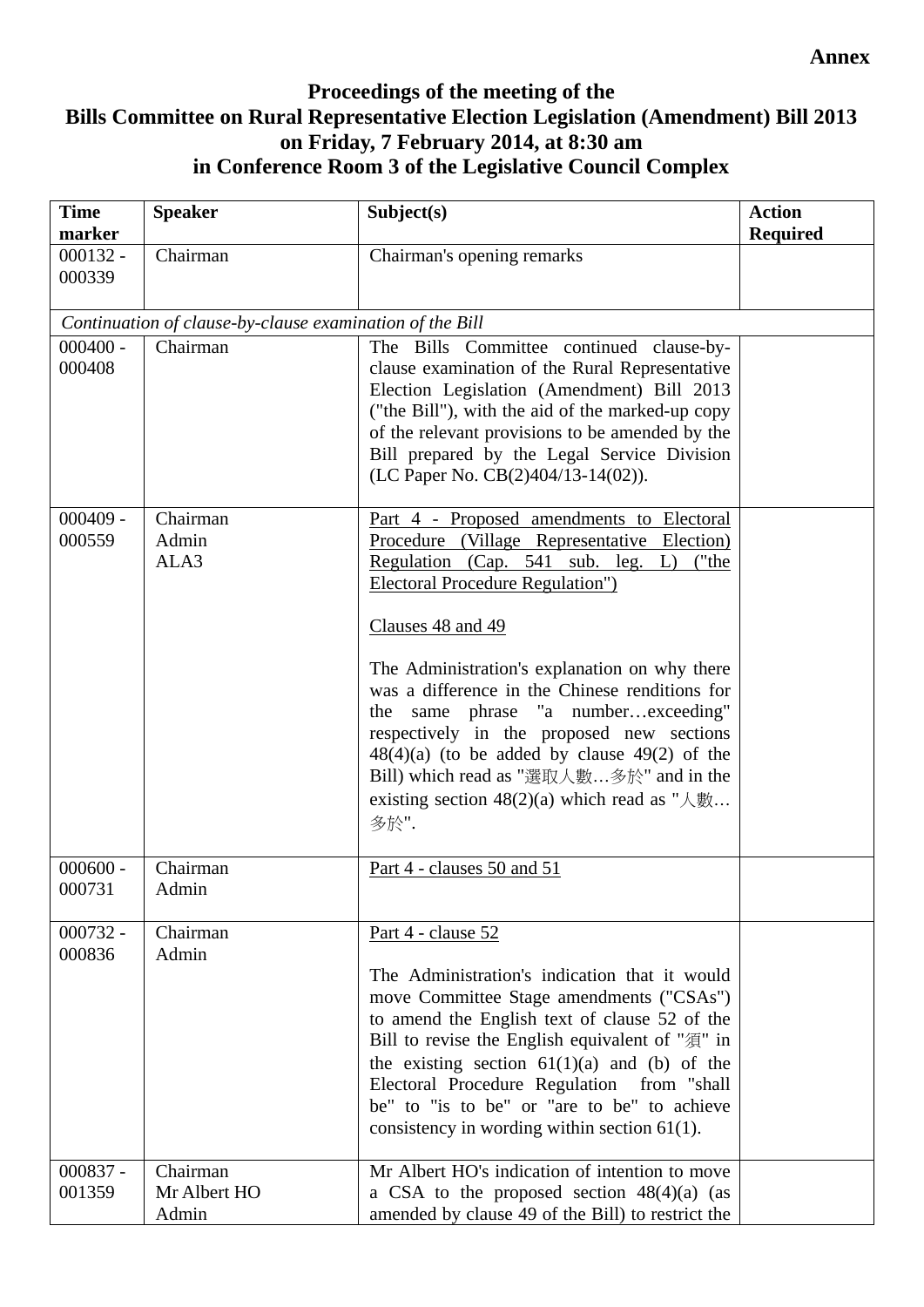| <b>Time</b><br>marker | <b>Speaker</b>            | Subject(s)                                                                                                                                                                                                                                                                                                                                                                                                                                                                                                                                                                                                                                                                          | <b>Action</b><br><b>Required</b> |
|-----------------------|---------------------------|-------------------------------------------------------------------------------------------------------------------------------------------------------------------------------------------------------------------------------------------------------------------------------------------------------------------------------------------------------------------------------------------------------------------------------------------------------------------------------------------------------------------------------------------------------------------------------------------------------------------------------------------------------------------------------------|----------------------------------|
|                       | ALA3                      | number of candidates that each elector might<br>vote for at an election on Cheung Chau ("CC")<br>or Peng Chau ("PC") to a number not exceeding<br>a certain percentage of the number of the<br>Kaifong Representative ("KFR") seats to be<br>returned for CC and PC.<br>Administration's reiteration<br>The<br>that<br>the<br>legislative intent of the Bill was to bring the<br>KFR elections under statutory regulation while<br>respecting and retaining as far as possible the<br>existing electoral arrangements that<br>the<br>residents were familiar with, including the<br>eligibility requirements for electors, number of<br>seats and voting system, etc.               |                                  |
| $001400 -$            | Chairman                  | Part 4 - clauses 52 and 53                                                                                                                                                                                                                                                                                                                                                                                                                                                                                                                                                                                                                                                          |                                  |
| 001958                | ALA3<br>Admin             | The Administration's explanation on how the<br>amended sections $61(2)$ and $62$ of the Electoral<br>Procedure Regulation would apply when<br>computer counting of ballot papers<br>was<br>adopted.                                                                                                                                                                                                                                                                                                                                                                                                                                                                                 |                                  |
| $001959 -$<br>002520  | Chairman<br>Admin<br>ALA3 | Part 4 - clauses 54 and 59<br>The Administration's indication of intention to<br>move CSAs to amend the English text of clause<br>55 of the Bill to revise the English equivalent of<br>" $\mathcal{F}$ " in the existing section 67(3)(a) to (c) of the<br>Electoral Procedure Regulation from "shall be"<br>to "is to be" or "are to be" to achieve<br>consistency in wording within section $67(3)$ .<br>Regarding the forms of ballot papers, the<br>Administration's explanation that the actual<br>number of rows available for listing the names<br>of candidates on the ballot paper would be the<br>same as the actual number of candidates for the<br>election concerned. |                                  |
| $002201 -$<br>003001  | Chairman<br>Admin<br>ALA3 | <u>Part 5 - Proposed amendments to Maximum</u><br>of Election<br>(Village)<br>Amount<br><b>Expenses</b><br>Representative Election) Regulation (Cap. 554<br>Election<br>B)<br>("the<br>sub.<br>leg.<br><b>Expenses</b><br>Regulation")<br>Clauses 60 to 62                                                                                                                                                                                                                                                                                                                                                                                                                          |                                  |
|                       |                           | The Administration was requested to consider <b>Admin to</b>                                                                                                                                                                                                                                                                                                                                                                                                                                                                                                                                                                                                                        |                                  |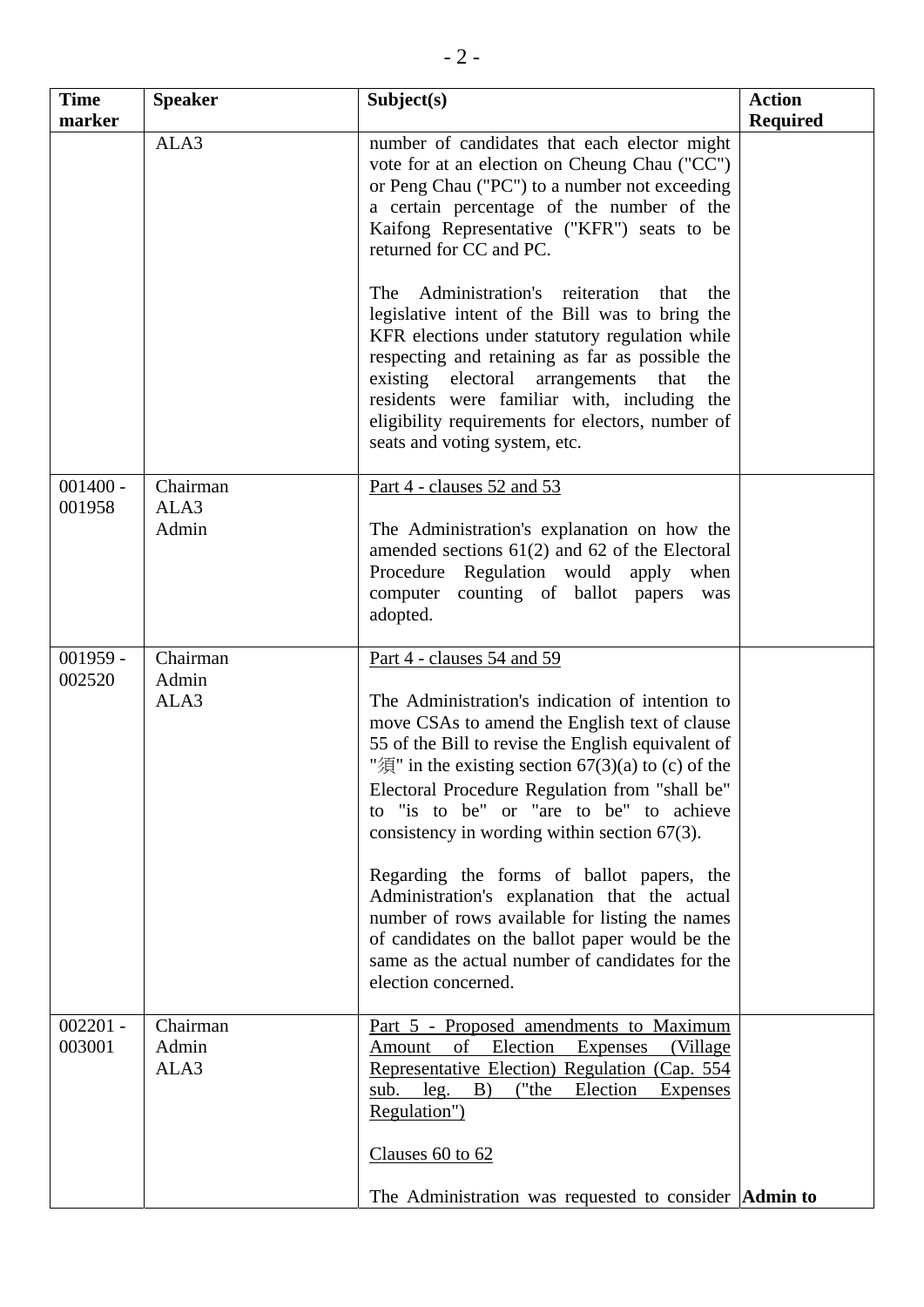| <b>Time</b><br>marker | <b>Speaker</b>            | Subject(s)                                                                                                                                                                                                                                                                                                                                                                                                                                                                                                                                       | <b>Action</b><br><b>Required</b>                                                       |
|-----------------------|---------------------------|--------------------------------------------------------------------------------------------------------------------------------------------------------------------------------------------------------------------------------------------------------------------------------------------------------------------------------------------------------------------------------------------------------------------------------------------------------------------------------------------------------------------------------------------------|----------------------------------------------------------------------------------------|
|                       |                           | the suggestion made by members and ALA3 to<br>further amend clause 62 of the Bill to clarify the<br>applicability of the second tier of election<br>expenses (i.e. the \$28,000 limit) under the<br>amended section 2(b) of the Election Expenses<br>Regulation. ALA3 suggested that reference<br>could be made to section $4(b)(ii)$ of the<br>Amount of Election Expenses<br>Maximum<br>(Legislative Council Election) Regulation (Cap.<br>554 sub. leg. D).                                                                                   | consider and<br>provide a<br>written<br>response<br>(para. 4 of the<br>minutes refers) |
| $003002 -$<br>003617  | Chairman<br>Admin         | 6<br>Related<br>Part<br>and<br><u>Consequential</u><br>$\overline{\phantom{a}}$<br><b>Amendments</b><br>Clauses 63 to 79                                                                                                                                                                                                                                                                                                                                                                                                                         |                                                                                        |
|                       |                           | Part 6 of the Bill set out the related and<br>consequential amendments, including textual<br>amendments<br>the<br>Electoral<br>Affairs<br>to<br>Ordinance<br>Commission<br>(Cap. $541$ ),<br>the<br>(Corrupt and Illegal Conduct)<br>Elections<br>Ordinance (Cap. 554) and subsidiary legislation<br>under the Village Representative Election<br>Ordinance (Cap. 576).                                                                                                                                                                          |                                                                                        |
| $003618 -$<br>003652  | Chairman                  | Commencement of the Bill as set out in Part 1<br>(Clause $1(2)$ )                                                                                                                                                                                                                                                                                                                                                                                                                                                                                |                                                                                        |
| $003653 -$<br>004052  | Chairman<br>Admin         | The Administration's briefing on its response to<br>issues raised by members at the meeting on 13<br>January 2014 (LC Paper Nos. CB(2)811/13-<br>$14(01)$ and $(02)$ )                                                                                                                                                                                                                                                                                                                                                                           |                                                                                        |
| $004053 -$<br>004309  | Chairman<br>ALA3<br>Admin | Discussion on drafting matters - paragraph<br>9.2.18 of the "Drafting Legislation in Hong<br>Kong - A Guide to Styles and Practices"<br>published by the Law Drafting Division of the<br>Department of Justice about the usage of "must"<br>and "shall".                                                                                                                                                                                                                                                                                         |                                                                                        |
| $004310 -$<br>004606  | Chairman<br>ALA3<br>Admin | Discussion of the Administration's proposal to<br>introduce computer counting for KFR elections;<br>the new definition of "computer" in the<br>proposed section $2(1)$ of the Electoral Procedure<br>Regulation versus the existing definition of<br>"computer" in section 1 of the Electoral Affairs<br>Commission (Electoral Procedure) (Election<br>Committee) Regulation (Cap. 541 sub. leg. I)<br>("the Election Committee Regulation"); and<br>whether<br>opportunity would be taken to<br>correspondingly amend section 1 of the Election |                                                                                        |